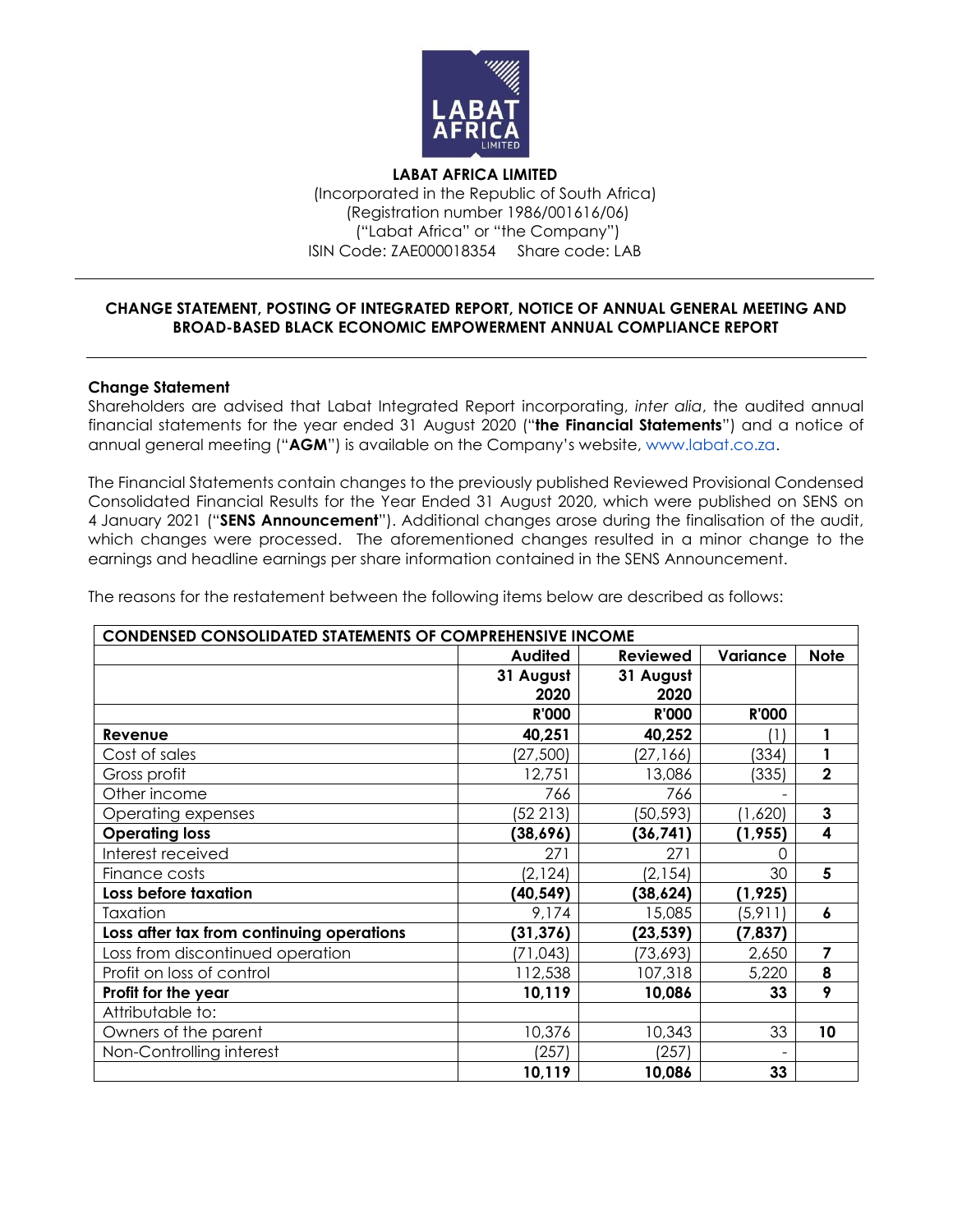| Earnings per share information (cents) |        |                  |       |  |
|----------------------------------------|--------|------------------|-------|--|
| <b>BASIC EPS</b>                       | 3.1    | 3                | 0.1   |  |
| Continuing                             | (16.4) | 15.7             | (0.7) |  |
| Discontinued                           | 19.5   | 18.7             | 0.8   |  |
| <b>HEADLINE EPS</b>                    | (12.3) | (10.8)           | (1.5) |  |
| Continuing                             | (15.8) | $^{\prime}$ 15.1 | (0.7) |  |
| Discontinued                           | 3.5    | 4.3              | (0.8) |  |

## **Notes:**

# **1. Cost of Sales**

Reallocation of remuneration statutory costs of product test laboratory personnel from operating expenses to cost of sales in SAMES.

# **2. Gross Profit**

Reduction as a result of 1 above.

### **3. Operating Expenses**

Additional costs recognized relating to SAMES.

### **4. Operating Loss**

Increase in operating loss as a result of an increase in operating expenses in 3 above.

## **5. Finance Costs**

Additional interest charge related to the adoption of IFRS 16.

## **6. Taxation**

Deferred tax recognized on tax losses reversed.

# **7. Loss from discontinued operations**

Management fee in respect of Force Fuel has been adjusted as a result of the fuel business being placed in business rescue.

## **8. Profit on loss of control**

Adjustment on the change of the estimate of potential claims against Labat in respect of the fuel business.

### **9. Profit for the year**

Adjustment of the profit for the year as a result of the effected changes. This has resulted in a positive variance R33k in the profit for the year.

# **10. Basic and diluted earnings per share (cents**)

Difference as a result of the adjustments and increase in costs as per above notes.

| <b>CONDENSED CONSOLIDATED STATEMENTS OF FINANCIAL POSITION AT 31 AUGUST 2020</b> |                |                 |          |             |
|----------------------------------------------------------------------------------|----------------|-----------------|----------|-------------|
|                                                                                  | <b>Audited</b> | <b>Reviewed</b> | Variance | <b>Note</b> |
|                                                                                  | 31 August 2020 | 31 August 2020  |          |             |
|                                                                                  | <b>R'000</b>   | <b>R'000</b>    |          |             |
| <b>ASSETS</b>                                                                    |                |                 |          |             |
| Property, Plant and Equipment                                                    | 583            | 4,449           | (3,866)  |             |
| Right of Use Assets                                                              | 6,813          | 2,947           | 3,866    |             |
| Deferred taxation                                                                | 17,465         | 23,332          | (5,867)  | $\mathbf 2$ |
| Intangible assets                                                                | 123,547        | 123,290         | 257      |             |
| <b>Non-current assets</b>                                                        | 148,408        | 154,018         | (5,610)  |             |
| Inventories                                                                      | 2,378          | 2,378           |          |             |
| Trade and other receivables                                                      | 8,846          | 9,933           | (1,087)  | 3           |
| Taxation                                                                         | 21,242         | 20,345          | (897)    | 3           |
| Cash and cash equivalents                                                        | 9,013          | 9,013           |          |             |
| <b>Current assets</b>                                                            | 41,479         | 41,669          | (190)    |             |
| <b>TOTAL ASSETS</b>                                                              | 189,887        | 195,687         | (5,800)  |             |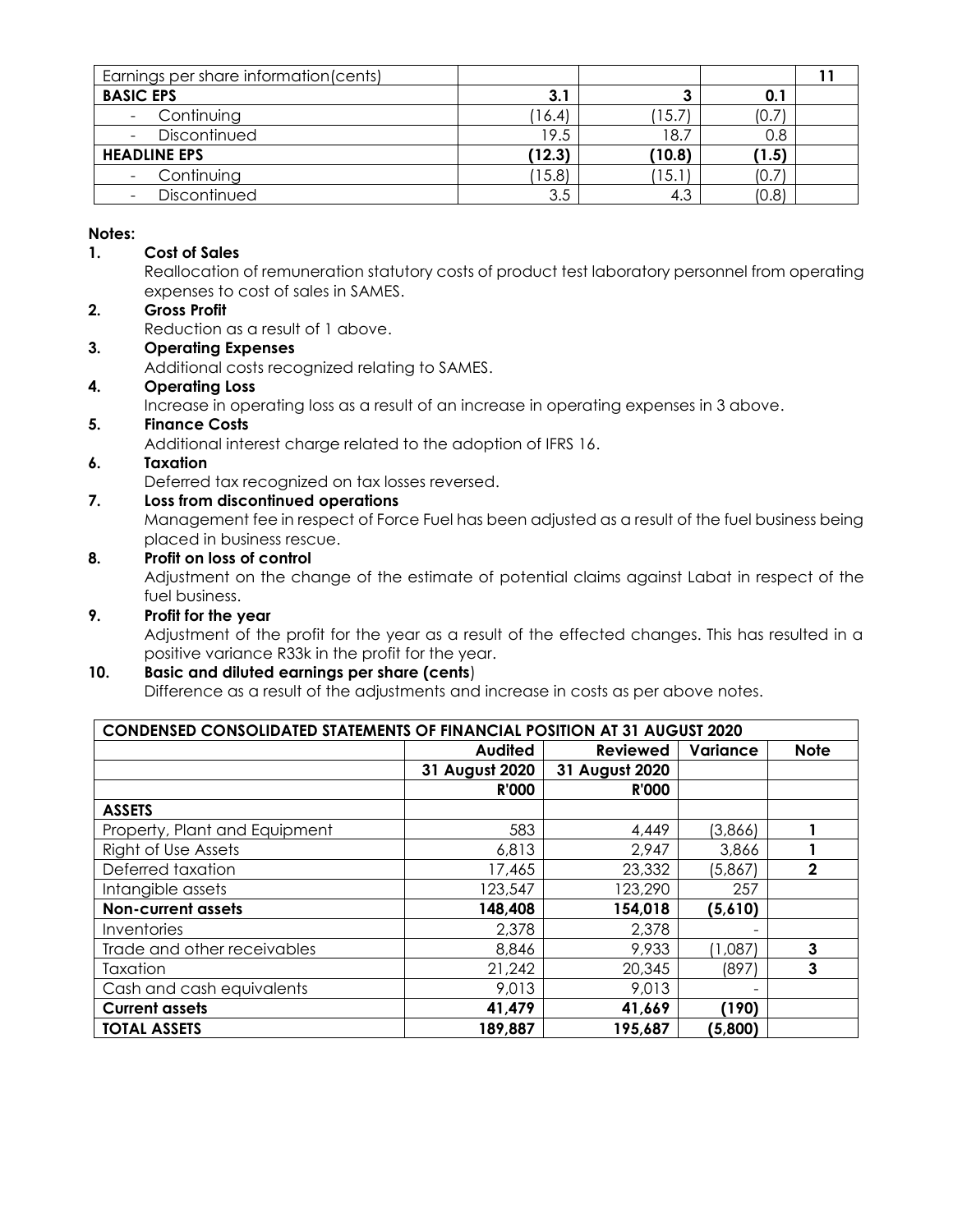| <b>EQUITY AND LIABILITIES</b>           |           |           |                          |                  |
|-----------------------------------------|-----------|-----------|--------------------------|------------------|
| Equity                                  |           |           |                          |                  |
| Share capital and premium               | 167,943   | 167,943   | $\overline{\phantom{a}}$ |                  |
| Non-controlling interest                | 6,172     | 6,172     |                          |                  |
| Distributable reserves                  | (98, 322) | (98, 310) | 12                       | 4                |
| Non-distributable reserves              | 170       | 170       |                          |                  |
| <b>Total Equity</b>                     | 75,963    | 75,975    | 12                       |                  |
| <b>Non-current liabilities</b>          |           |           |                          |                  |
| Lease liabilities                       | 6,320     | 6,862     | (542)                    | 5                |
| Other financial liabilities             | 15,823    | 14,702    | 1,121                    | 6                |
| Provisions                              | 24,800    | 30,000    | (5,200)                  | 7                |
| Deferred taxation                       | 31,616    | 31,572    | 44                       | 8                |
| Loans from directors and shareholders   |           | 864       | (864)                    | $\boldsymbol{6}$ |
| <b>Total Non-current liabilities</b>    | 78,559    | 84,000    | (5, 441)                 |                  |
| <b>Current liabilities</b>              |           |           |                          |                  |
| <b>Bank overdraft</b>                   | 7         | 7         |                          |                  |
| Lease liabilities                       | 1,321     | 658       | 663                      | 9                |
| Loans from directors and shareholders   | 5,014     | 5,408     | (394)                    | 10               |
| Taxation                                | 14,856    | 14,864    | (8)                      | 11               |
| Trade and other payables                | 14,167    | 14,558    | (391)                    | 12               |
| Provisions                              |           | 262       | 262                      | 12               |
| <b>Total Current liabilities</b>        | 35,365    | 35,757    | (392)                    |                  |
| <b>Total Equity and Liabilities</b>     | 189,887   | 195,687   | (5,800)                  |                  |
| Number of shares in issue ('000)        | 386,989   | 386,989   |                          |                  |
| Total Net asset value per share (cents) | 19.6      | 19.6      |                          |                  |

#### **Notes:**

### **1. Property, plant & equipment ("PPE")/Right of use assets**

Re classification of PPE to right of Use Assets.

### **2. Deferred taxation**

Deferred tax recognized on tax losses reversed.

## **3. Trade and other receivables**

Reclassification of Vat due from SARS from Trade and Other Receivables to SARS Receivables, and the reclassification of prepayments received from Debtors and included in Trade and Other payables.

### **4. Distributable reserves**

Adjustment in respect of the changes in the profit as disclosed in the Statement of Comprehensive Income.

### **5. Lease liabilities**

Reclassification of short-term lease liabilities to current liabilities and reallocation of lease payments.

### **6. Other financial liabilities**

Re-classification of amounts payable to directors and shareholders to long term liabilities.

#### **7. Provisions**

Adjustment to the estimate of possible claims relating to the fuel business which was placed in business rescue on the 5 May 2020.

### **8. Deferred tax liability**

Change in the estimate of the Deferred tax liability.

### **9. Lease liabilities**

Transfer of lease liabilities ending within the next twelve months from Long Term Lease liabilities to short term lease liabilities and the reallocation of lease payments.

### **10. Loans from directors and shareholders**

Re-classification between Provisions and Loans from directors.

# **11. Taxation**

Re-classification between SARS Assets and SARS liabilities

### **12. Trade and other payables**

Reclassification of Expected Credit Losses and reduction in the provision for accruals.